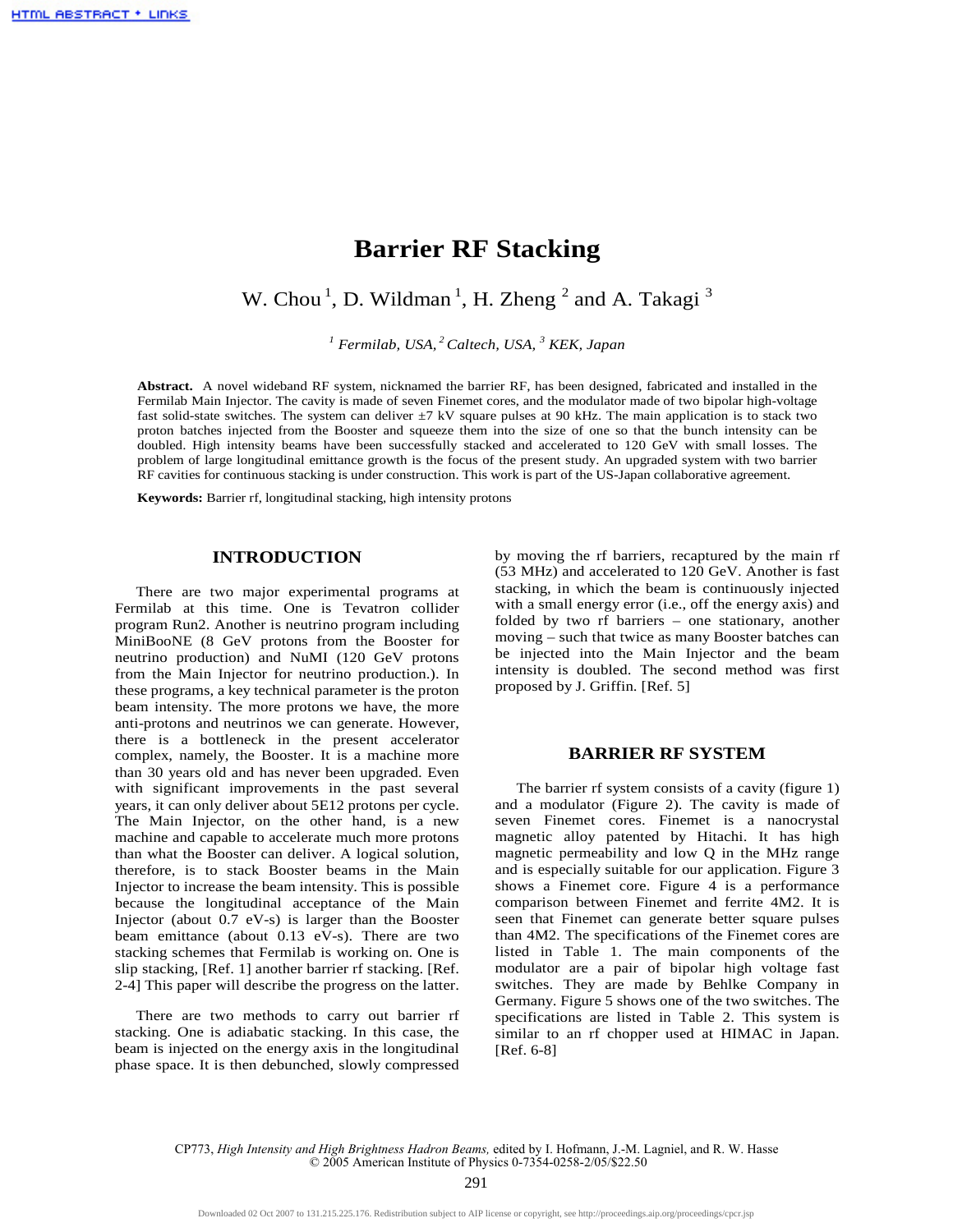

**FIGURE 1.** A barrier rf cavity in the Main Injector.



**FIGURE 2.** A barrier rf modulator.







**FIGURE 4.** Performance comparison: Left –Finemet cores. Right – 4M2 cores. Upper ones are the primary voltage from the generator, lower ones the secondary voltage at the acceleration gap.



**FIGURE 5.** A high voltage solid-state fast switch HTS 161- 06-GSM made by Behlke.

**TABLE 1.** Finemet core specifications

| Tvpe             | FT3M            |
|------------------|-----------------|
| OD               | 500 mm          |
| ID               | 139.8 mm        |
| <b>Thickness</b> | $25 \text{ mm}$ |
| Inductance       | 56 µH           |
| Resistance       | $190 \Omega$    |

**TABLE 2.** High voltage fast switch specifications

| Type                  | <b>HTS 161-06-GSM</b> |
|-----------------------|-----------------------|
| Peak voltage          | 2 x 16 kV             |
| Peak current          | 60A                   |
| Pulse width           | $300$ ns              |
| Pulse spacing         | $0.4 - 11 \,\mu s$    |
| Repetition rate       | $90$ kHz              |
| Burst length          | $400 \text{ ms}$      |
| Burst repetition rate | $0.5$ Hz              |

A particular concern in the design is radiation damage to the switches. The cavity is an inductive load, which would generate "ringing" after a single pulse. In order to minimize the ringing, the switches should be close to the cavity. However, the radiation level in the tunnel is high during machine operation, which could destroy the switches in a short time. Therefore, the switches must be far away from the beam line, which would lead to impedance mismatch between the load and the cable. A solution was found by using two transformers, one between the switches and the cable, another between the cable and the cavity. Figure 6 shows a complete circuit diagram for this system. The left part is the modulator, which is located in the rf gallery upstairs, and the right part is the equivalent circuit of the cavity, which is in the tunnel. Both are connected by 90-feet long cables.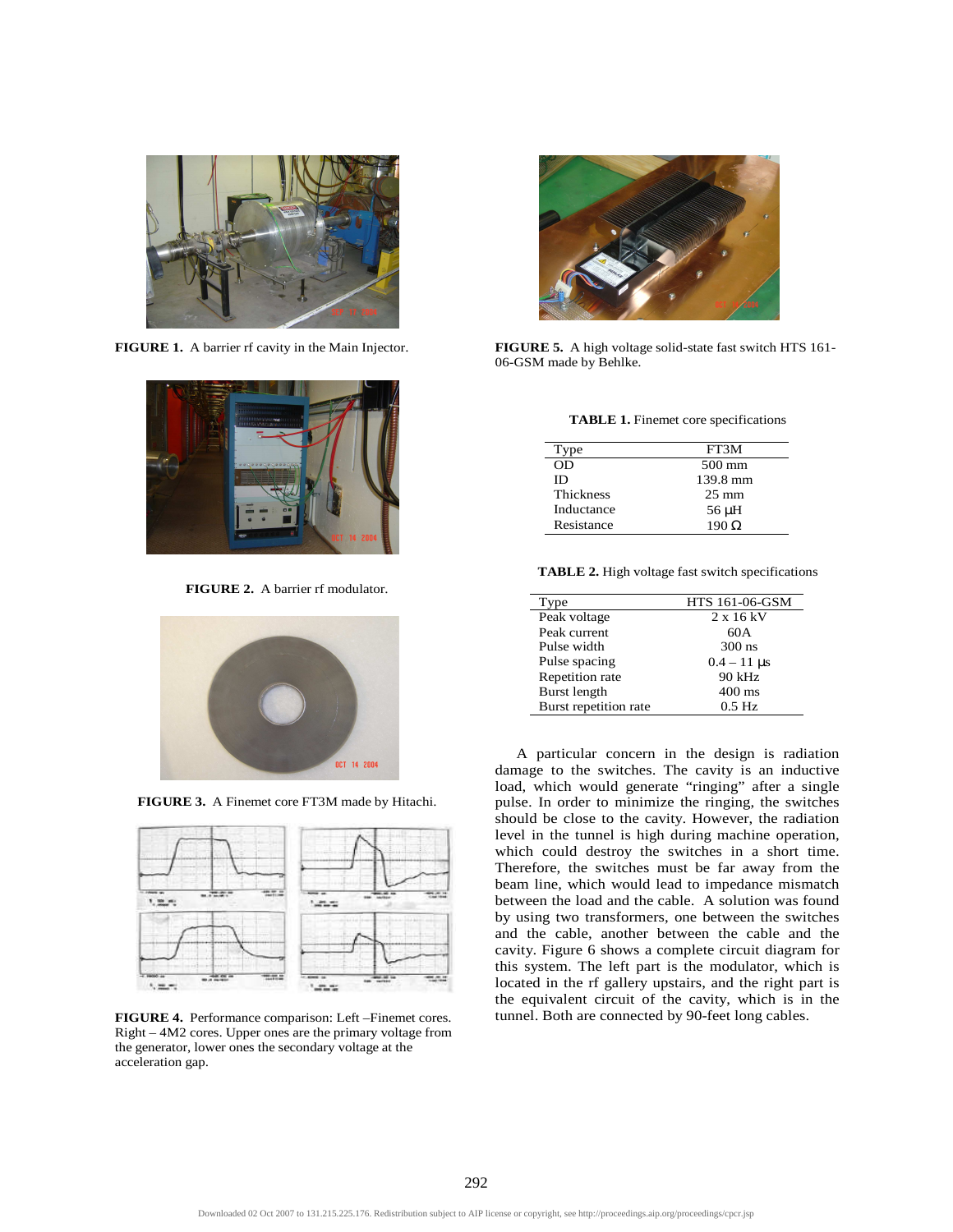

**FIGURE 6.** Circuit diagram of the barrier rf system. The left part is a modulator in the rf gallery, the right part a cavity in the tunnel. Both are connected by 90-feet long cables.

Figure 7 shows the primary and secondary voltage pulses measured on a bench test. Due to stray capacitance in the system, one needs to pay special attention to the peak current and make sure it will not exceed the spec (60 A). Otherwise the switches could be destroyed and not be repairable.



**FIGURE 7.** Bench test - from top to bottom: trigger signal (green), current (yellow), primary voltage (ligh blue) and secondary voltage (purple).

#### **BEAM EXPERIMENTS**

After the installation of this system in the Main Injector in the summer of 2004, a series of beam experiments were carried out. The procedure is described as follows.

Two consecutive Booster batches are injected into the Main Injector and captured by the 53 MHz rf buckets. Each batch has 84 bunches for a length of 1.6 µs. The two batches occupy a total length of 3.2 µs, which is 2/7 of the Main Injector circumference. The 53 MHz rf is then gradually turned off and the barrier rf turned on. So the beam is debunched and confined by the rf barriers. The barriers are slowly moved to squeeze the beam to half of its original size, i.e., from 3.2  $\mu$ s to 1.6  $\mu$ s. Then the 53 MHz rf is on again to recapture the beam and start acceleration. Figure 8 is an illustration of this process.



**FIGURE 8.** Barrier rf stacking process. Green – 53 MHz rf curve, red – beam intensity. At the bottom of the green curve, the barrier rf is on and moves to squeeze the beam.

Figure 9 is a dynamic plot of the barrier rf voltage and the beam. It shows how the barriers move in and the beam gets squeezed. Figure 10 is a mountain view picture of the beam in the Main Injector. It shows clearly that the beam is squeezed to about half of its original size after stacking.

At the end of this process, the number of particles per bunch is twice as many as in the Booster beam. Figure 11 shows a beam of 8.3E12 is successfully accelerated to 120 GeV. This should be compared with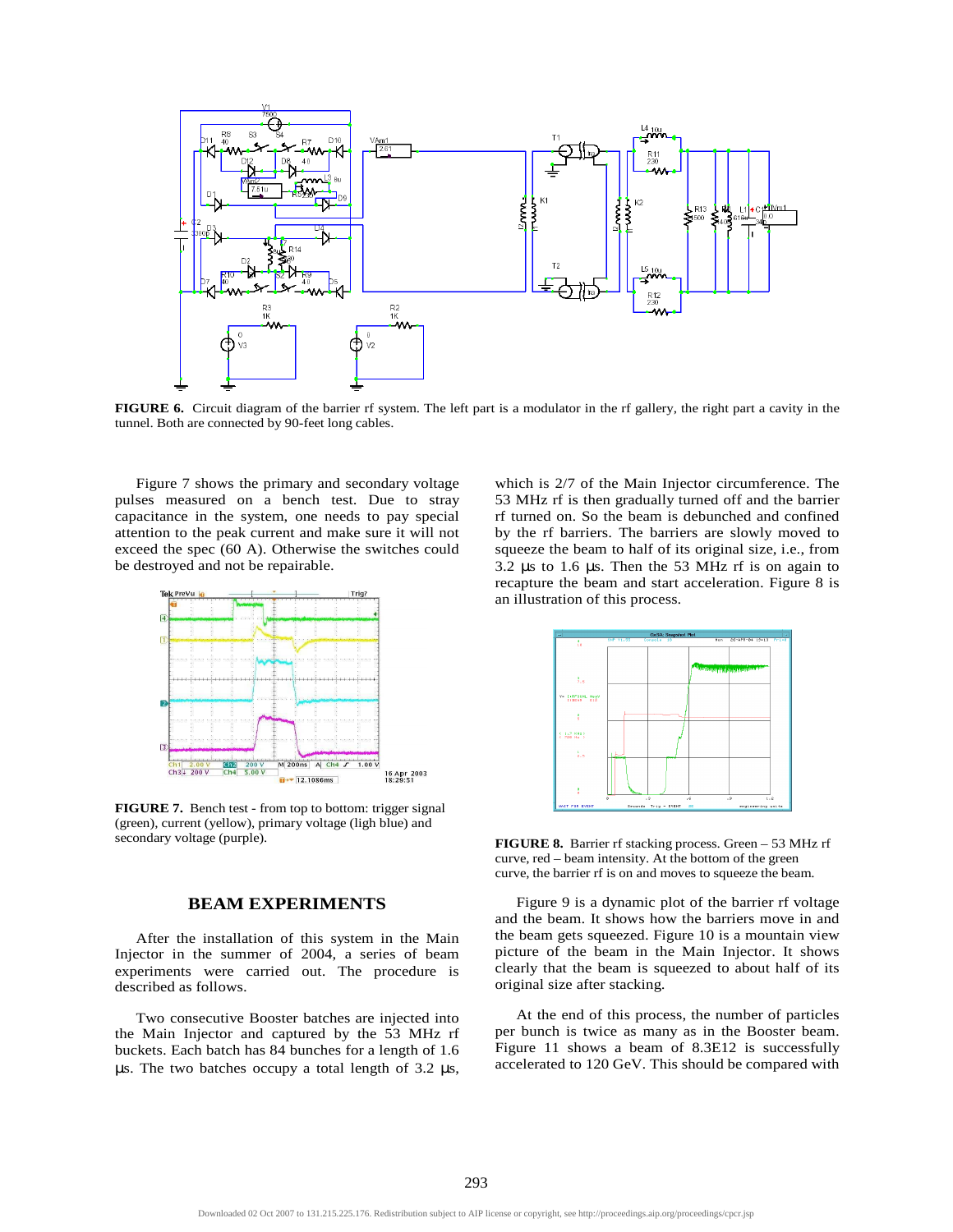a normal Booster beam of 5E12, an increase in intensity of about 60%.



**FIGURE 9.** Dynamic plot of barrier rf voltage (middle curve in purple) and beam (top curve in blue). When the barriers move in, the beam gets squeezed.



**FIGURE 10.** Mountain view picture of the beam. The vertical axis is time. The beam is squeezed to half size by moving the rf barriers.



**FIGURE 11.** The green curves are the beam intensity during the cycle. After stacking, 8.3E12 protons are accelerated to 120 GeV, which is 60% higher than that in a normal Booster beam.

# **DISCUSSION**

The barrier rf system works to our satisfaction. The beam experiments are successful. They demonstrate that barrier rf stacking is a feasible way to increase beam intensities in a machine. The whole process takes less than 0.5 sec and can become part of the antiproton production cycle without increasing the cycle time  $(2 sec)$ .

Before implementing this scheme in Run2, however, the longitudinal emittance dilution problem will have to be addressed. The beam loss in Figure 11 (a big drop in the green curve) is due to scraping at the beginning of acceleration when the rf bucket size is shrunk.

Figure 12 shows the beam size after stacking. At high intensity, the emittance dilution is significant.



**FIGURE 12.** Beam spectrum after stacking: top – low intensity; bottom – high intensity.

A careful measurement gives 0.72 eV-s per bunch for a stacked high intensity beam at the early stage of acceleration (before transition). While a beam with such size can still cross the transition with almost no loss, it is too big for anti-proton production.

A possible source for the emittance dilution is beam loading. When the beam sits in between two barriers with the 53 MHz rf off, beam loading would cause energy tilt from beam head to tail. Such a tilted beam would lead to larger emittance growth than does a leveled beam. A possible cure is to use the